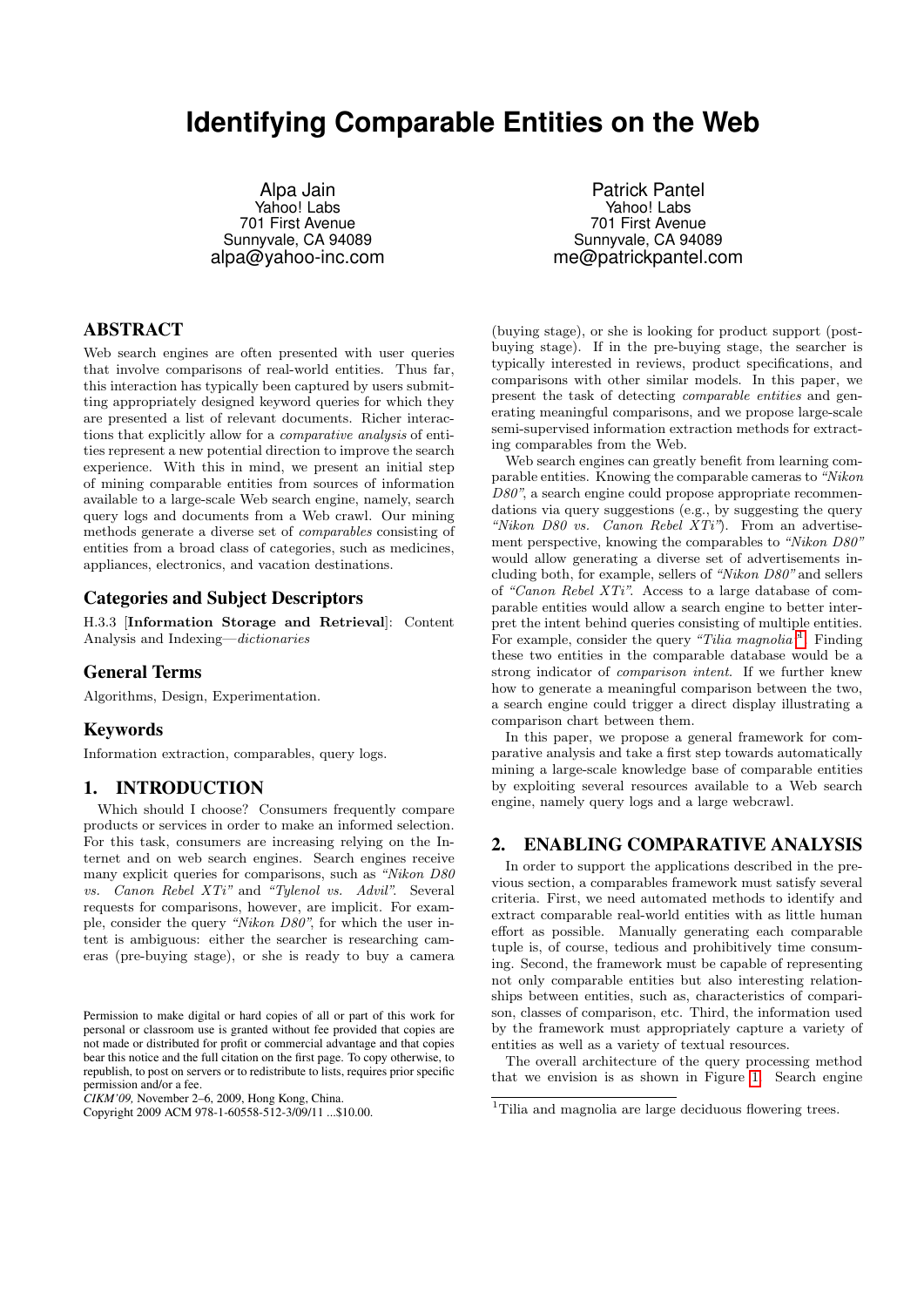

<span id="page-1-0"></span>Figure 1: Architecture of a query processing method that enables users to perform comparative analysis.

users interact with the search interface by presenting keyword queries intended to (implicitly or explicitly) compare entities. Starting with a user-specified keyword query, the query execution consists of four main stages:

Step (1), Parse query: Our first step is to classify whether the primary intent of the query is comparison. For this, we can follow one of the several efforts proposed in the past. Specifically, we follow a dictionary-based approach that uses a large collection of sets of comparables to "lookup" terms in the user query.

Step (2), Select comparables: Upon identifying an entity or list of entities mentioned in the query, the next step is to generate a list of comparables relevant to these entities. For this, we can either use an offline approach, where comparables are mined, cleaned, and well-represented in a database, or use an online approach, where we process only the web pages that match the user query at query execution time. In our prototype, we follow an offline approach of materializing an entire relation of comparables. The rationale behind this choice is that information regarding comparables often spans a variety of sources, such as, web pages, forum discussions, query logs and tapping into such a variety of resources at query execution time could be expensive and unfeasible. Furthermore, focusing only on the information buried in the search results may be too restrictive and result in incomplete information<sup>[2](#page-1-1)</sup>. To the best of our knowledge, we are not aware of any "off-the-shelf" resources that build or provide a diverse set of comparables. Thus, we rely on using information extraction methods which focus on automatically identifying information embedded in unstructured text (e.g., web pages, news articles, emails). As we will see, information extraction methods are often noisy and require source-specific and source-independent post processing. As an additional requirement, instead of providing a flat set of comparables, the database must return a ranked list of comparables; oftentimes, an entity is associated with multiple comparables (e.g., in our experiments, we identified more than 50 comparables for honda civic), and not all comparables may be highly relevant. Therefore, a well represented comparables database must include a relevance score attached to each comparable tuple.

Step (3), Select descriptions: Output from extraction systems, unfortunately, rarely contains sufficient information that allow consumers to fully understand the content. In the context of serving comparables, users will not only be interested in learning about comparables but also in knowing the descriptions of these comparisons. To make the results from a comparative analysis self-explanatory, the third step in our framework focuses on providing meaningful descriptions for each pair of comparables identified in Step 2. These descriptions may include information such as, characteristics or attributes that are common to the description of entities (e.g., resolution when comparing cameras), attributes that are not common to these entities (e.g., crime alerts when comparing vacation destinations), or reliable sources for extended comparisons (e.g., relevant forums or blogs). Just as in the case of comparables, descriptions must also be assigned a relevance score to identify reliable descriptions from the less reliable ones.

Step 4, Enhance search results: The final step is to enrich search results by introducing comparables and descriptors from Steps 2 and 3.

In this paper, we focus on building a comparables database used in Steps 1 and 2. Automatically building large collections of comparable entities involves several challenges. First, we need to build methods for reliably harvesting large collections of comparables. As we will see, using state-ofthe-art information extraction methods can result in significant amount of noise in the output due to the fairly generic nature of our task. Second, text often contains discussion on comparisons of entities along with additional information that must be eliminated to improve the quality of the comparables database. For instance, phrases involving attributes of comparison, (e.g., price, rates, gas mileage) or phrases representing the class that the entities belong to (e.g., camera in the case of Nikon d80, or car in the case of ford explorer) often occur in the proximity of comparable entities. Finally, following most extraction tasks, we must automatically identify tuples with lower confidence from those with higher confidence. This task is generally carried out by exploiting some prior knowledge about the domain of the value to expect. However, as comparables entities may belong to a diverse set of domains (e.g., medicine, autos, cameras, etc.), we need to build generic domain-independent filters that effectively remove noisy tuples from the comparables relation.

# <span id="page-1-2"></span>3. EXTRACTING COMPARABLES

A straightforward approach towards mining comparables is to use wrapper induction [\[5\]](#page-3-0), where we create customized wrappers to parse web pages of websites dedicated to comparisons, such as <http://www.cnet.com>. While wrapper induction methods are generally high in precision, they require manually annotating a sample of web pages for each web-

<span id="page-1-1"></span><sup>2</sup>A third alternative is to follow a hybrid approach that combines both the offline and the online approach.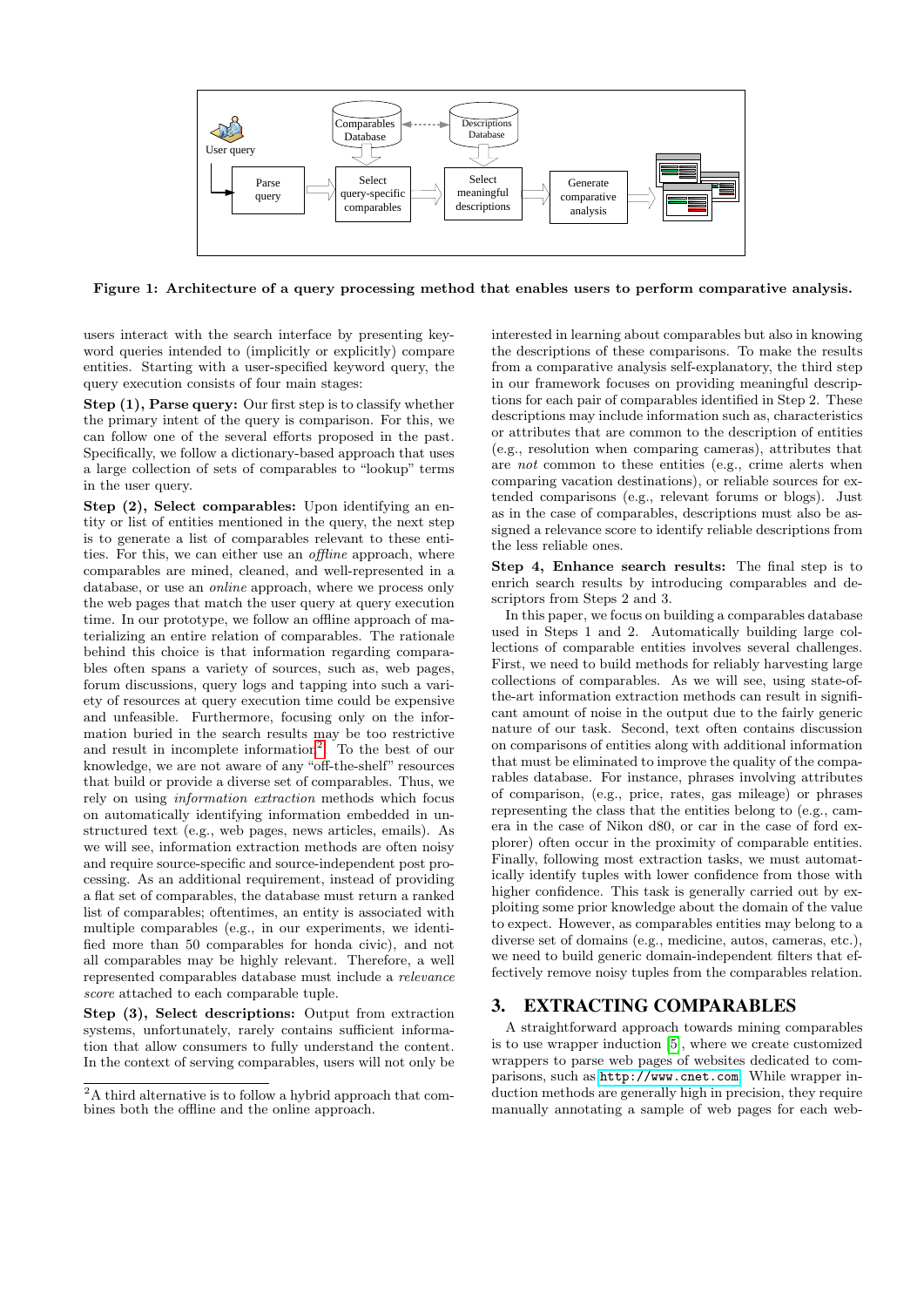| Entity            | Comparables                                                                                         |
|-------------------|-----------------------------------------------------------------------------------------------------|
| 15 year mortgages | 30 year mortages                                                                                    |
| 401k              | ira, pension, sep ira, 457 plan, simple ira, saving, money market funds                             |
| basement          | crawlspace, cellar, attic                                                                           |
| density           | weight, volume, mass, hardness, temperature, specific gravity                                       |
| plastic bags      | paper bags, canvas, cotton bags                                                                     |
| sod               | grass, seeds, reseeding, artificial grass                                                           |
| solar panels      | wind mill, geothermal, fossil fuels, wind turbines, solar shingles                                  |
| $_{\rm stocks}$   | corporate bonds, etf, small cap stocks, equities, currency, commodities, bonds in 401k              |
| termite           | flying ant, worms, formosan termites, ant flies                                                     |
| vinegar           | hydrogen peroxide, sodium chloride solution, salt, ascorbic acid, mouthwash, borax, alcohol, amonia |

Table 1: Sample comparables generated using extraction methods over query logs.

site, and this manual labor is linear in the number of sites to process. Also, it may be difficult to find websites containing comparables of non-product entities, such as  $\delta$  socialism, capitalism) and  $\langle$ mojito, caipirinha). As an alternative, several domain-independent information extraction methods that focus on identifying instances of a pre-defined relation from plain text documents have been proposed [\[1,](#page-3-1) [2\]](#page-3-2). We follow the information extraction approach which we discuss in this section.

We formulate our task as that of extracting a comparables relation consisting of tuples of the form  $\langle x, y \rangle$ , where entities  $x$  and  $y$  are comparable. Our algorithm follows these steps.

- (1) Identify candidate comparable pairs from web pages and query logs using information extraction techniques.
- (2) Identify a canonical representation for entities in each comparable pair.
- (3) Identify and filter out or demote noisy comparables.

To automatically identify candidate comparable pairs, we employ information extraction techniques over a large collection of web pages as well as query logs. Specifically, we learn extraction patterns that capture the context generally associated with the comparable items in natural-language text, using a bootstrapped pattern learning method. Bootstrapping methods start with a small set of seed tuples from a given relation. The extraction system finds occurrences of these seed instances in plain text and learns extraction patterns based on the context between the instances. For instance, given a seed instance  $\langle$ Depakote, Lithium $\rangle$  which occurs in the text, My doctor urged me to take Depakote instead of Lithium, the system learns the pattern, " $\langle E_1 \rangle$  instead of  $\langle E_2 \rangle$ ." Extraction patterns are, in turn, applied to text to identify new instances of the relation at hand. For instance, the above pattern when applied to the text, Should I buy stocks instead of bonds? can generate a new instance,  $\langle$ stocks, bonds $\rangle$ .

At each iteration, both extraction patterns and identified tuples are assigned a confidence (or relevance) score, and patterns and tuples with sufficiently high confidence are retained. This process continues iteratively until a desired termination criteria is reached. Several bootstrapping methods have been proposed in the literature, varying mostly in how patterns are formed and how unreliable patterns or tuples are identified and filtered out. For our task, we use the bootstrapping algorithm proposed by Paşca et al.  $[10]$ , which is effective for large-scale extraction tasks.

Upon generating the candidate comparable pairs, we identify canonical representations for the entities. Textual data is often noisy or contains multiple non-identical references to the same entity, and therefore, generally text-oriented tasks need to perform data cleaning. Query logs, due to their freeform textual format and terse nature where only keywords are provided, introduce new challenges. To understand the data cleaning issues when processing query logs, consider the following examples observed in our experiments:

- $c_1$ : Nikon d80 vs. d90
- $c_2$ : 15 vs. 30 year mortgage calculator

The above examples underscore two important points: (a) generally, phrases that are common to both entities are specified only once (e.g., nikon in  $c_1$ ); (b) queries may contain extraneous words that need to be eliminated to generate a clean representation (e.g., calculator in  $c_2$ ). To effectively generate canonical representations of comparables generated from the query logs, we build novel algorithms that explore a large search space of representations and chooses the best option. We omit the details on our algorithms to build canonical representations of comparable entities due of space limitations.

As a final step towards building a well-represented comparables database, we need to check if each comparable pair consists of entities that broadly belong to the same semantic class. However, to allow arbitrary semantic classes to be represented in our comparables relation, we rely on methods that use Web-based statistics to compute the semantic similarity between entities in a comparable pair. Specifically, we employ a distributional similarity calculator that computes the semantic similarity between all words over a large crawl of 600 million webpages [?].

# 4. RELATED WORK

The problem of automatically extracting structured information from text documents has received significant attention in recent years, in part spurred by the Message Understanding Conferences (MUC). Earlier approaches to building information extraction systems relied on hand-crafted extraction rules [\[4\]](#page-3-4). Recent efforts have automated the task of generating extraction rules using bootstrapping methods [\[1,](#page-3-1) [10,](#page-3-3) [12\]](#page-3-5). Extraction systems based on machine-learning and statistical methods have also been extensively studied [\[3,](#page-3-6) [13,](#page-3-7) [7\]](#page-3-8). These methods rely on a set of labeled examples of the extraction task and automatically learn extraction rules that maximize the output quality over these examples. Oftentimes, the main difficulty in using such supervised methods to build an information extraction system lies in the tedious task of generating sufficiently many labeled examples. To address this shortcoming, semi-supervised methods have